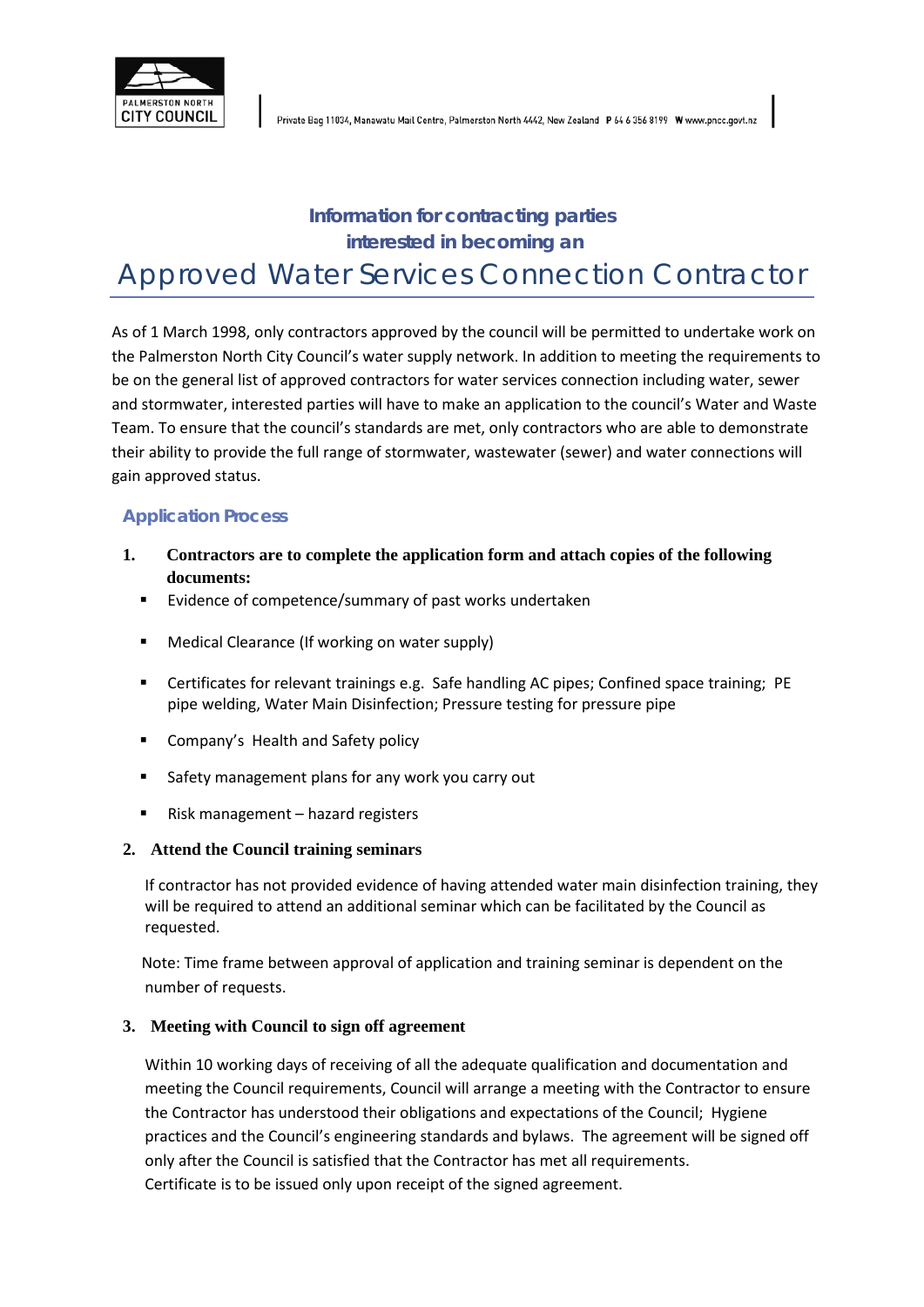

#### **Process of becoming an Approved Water Services Connection Contractor (ASC)**

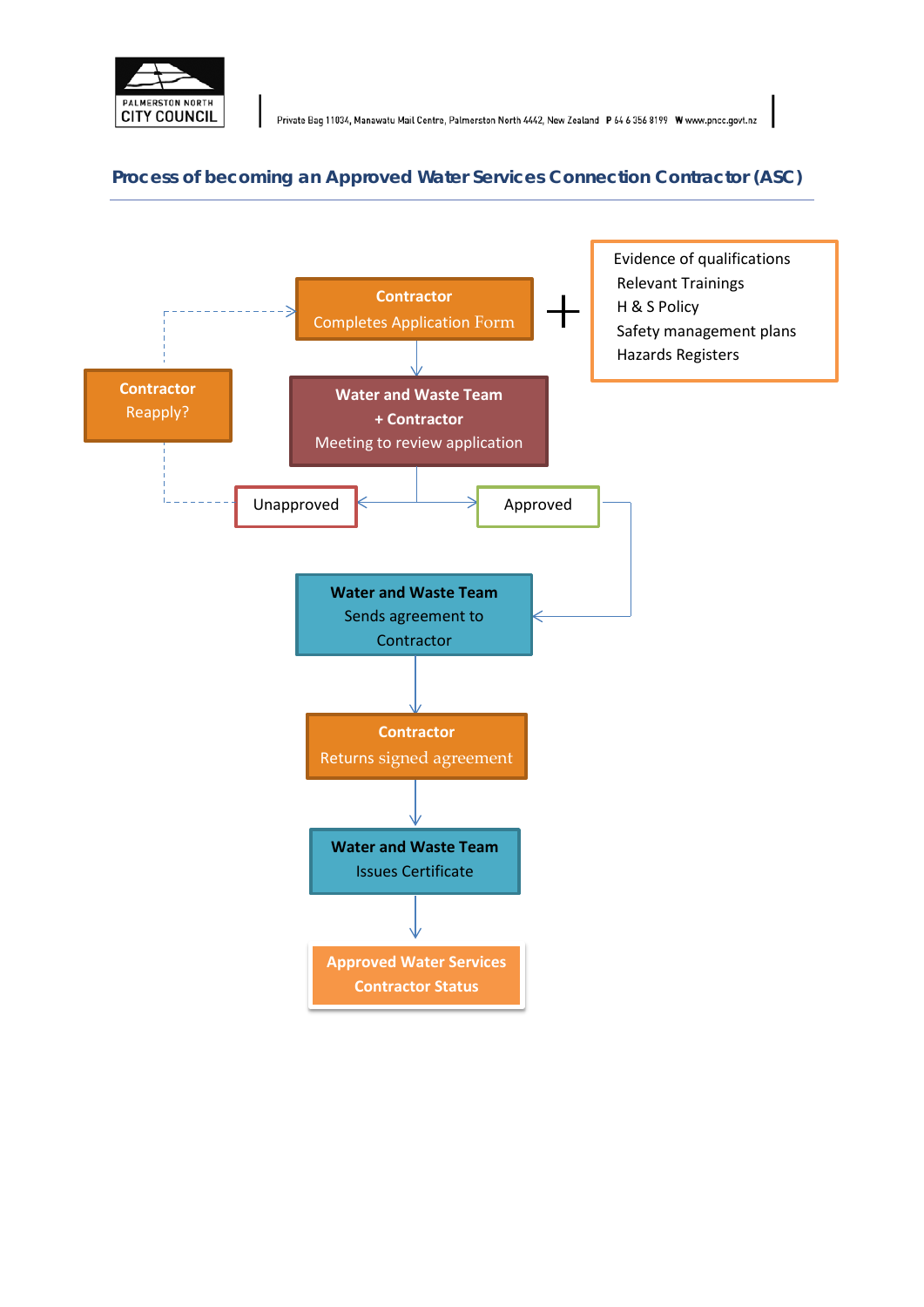

Private Bag 11034, Manawatu Mail Centre, Palmerston North 4442, New Zealand P 64 6 356 8199 W www.pncc.govt.nz

# **Section 1 – Contractor Requirements**

#### **Competence**

Applicants must hold the minimum qualifications /or equivalent industry recognised alternatives (as required by the nature of the work undertaken).

All staff must have Level 3 National Certificate Water Reticulation ( water pipe construction ); Level 3 National Certificate Infrastructure Works (Excavation & Drain-laying); or equivalent industry recognised alternatives (as required by the nature of the work undertaken) eg. registered drain layer.

Supervisory staff must have Level 5 National Certificate Infrastructure Works Supervision (or similar) and Level 1 Site Traffic Management Supervisor (STMS)

Contractors must demonstrate competence in the following areas.

- Relevant Experience
- Plant and equipment proposed to be employed on such works
- Supervisory staff qualified in all the fields of works
- Management skills and techniques to be applied to works

Applicants must provide evidence of having undergone training in the following.

- Water Main Disinfection
- Pressure Testing for pressure pipe

#### **Insurance**

The contractor must hold public liability insurance thereby jointly insuring both the Contractor and PNCC for an amount no less than NZD\$1 million.

#### **Occupational Health & Safety Management**

The contractor must provide with this application a plan of procedure and report processes demonstrating their commitment to health and safety practices as well as how they comply with PNCC's existing health and safety procedures.

#### **Council Bylaws**

The contractor must carry out the work in accordance with the relevant Council Bylaws and their respective Administration Manuals, available at https://www.pncc.govt.nz/bylaws/

#### **Wastewater Drainage** - **Palmerston North Trade Waste Bylaw 2015**

**Water Supply** - **Palmerston North Water Supply Bylaw 2015** 

#### **Stormwater Drainage** - **Palmerston North Stormwater Drainage Bylaw 2015**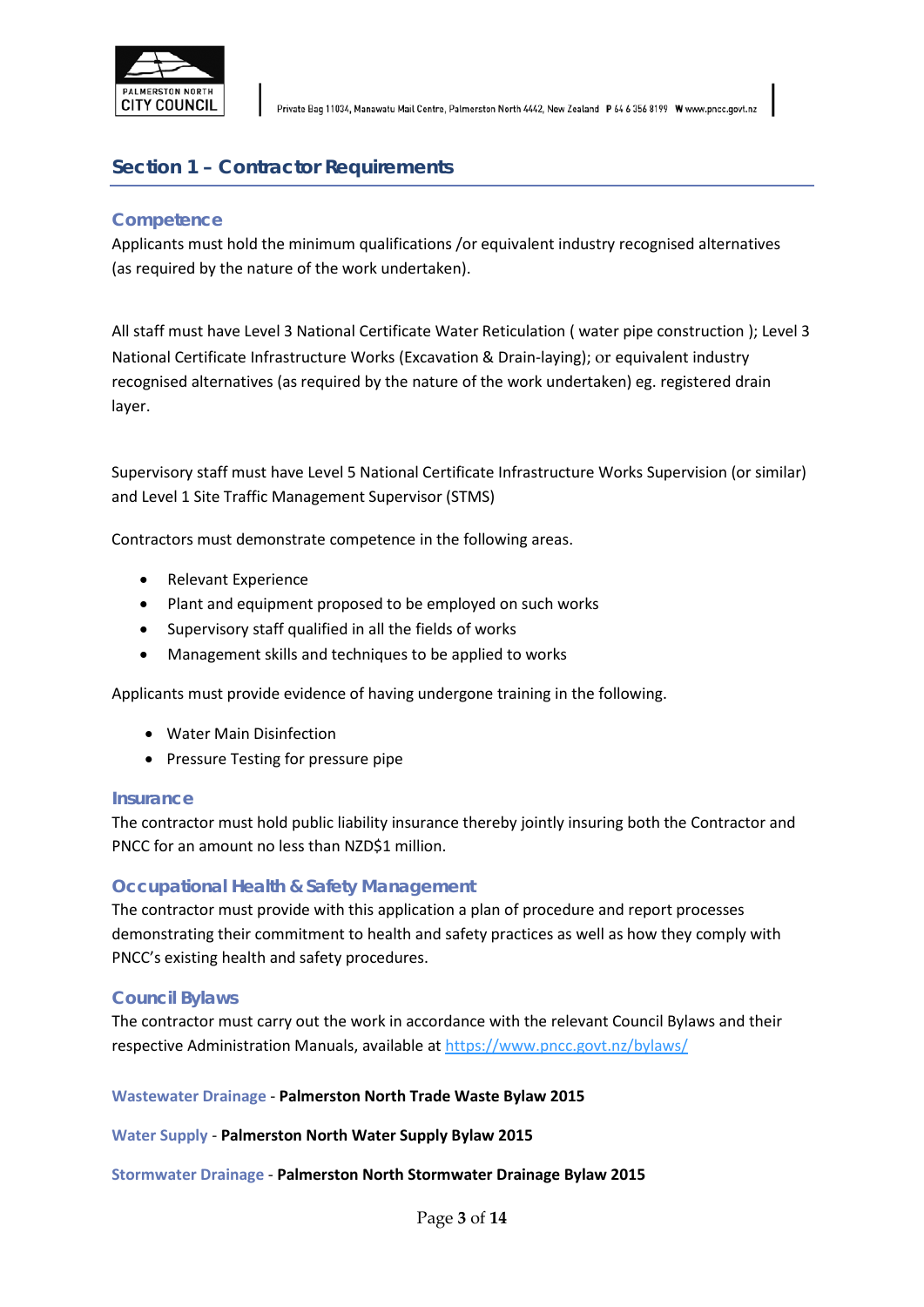

#### **Engineering and Installation Specifications**

The contractor must follow the technical standards and design requirements in accordance with to the following sections of the PNCC Engineering Standards for Land Development (Third Edition – Effective from 19 December 2016). An electronic version of the standards document is available from the Council website: https://www.pncc.govt.nz/engineeringstandards

**Wastewater Drainage** - **Section 4, pages 73- 89.**

**Water Supply** - **Section 5, pages 90 – 112.** 

**Stormwater Drainage** – **Section 6, pages 113 -131.**

**A full Drawing List is available on page 132 of the document.**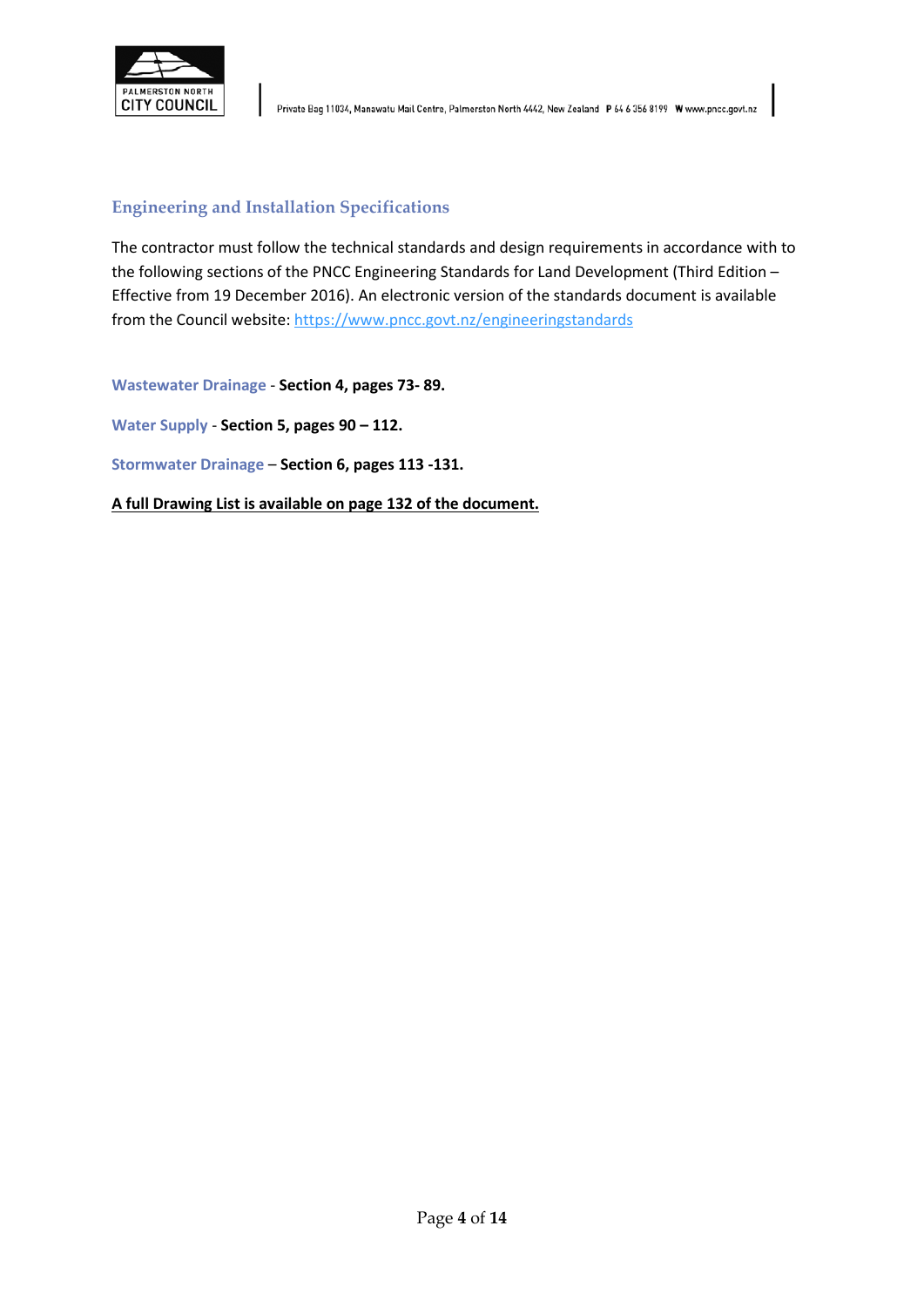

# **APPLICATION TO BECOME AN APPROVED WATER SERVICES CONNECTION CONTRACTOR (ASC)**

**Applicant details**

| <b>Company Name</b>              |  |  |  |
|----------------------------------|--|--|--|
| <b>Company</b><br><b>Address</b> |  |  |  |
|                                  |  |  |  |
| <b>Contact Person:</b>           |  |  |  |
| Phone                            |  |  |  |
| Email                            |  |  |  |

| <b>Applicant details</b> |                                                                                |  |  |  |
|--------------------------|--------------------------------------------------------------------------------|--|--|--|
| <b>Full Name</b>         | Title and Qualifications (Copies of certs. to be supplied with<br>application) |  |  |  |
|                          |                                                                                |  |  |  |
|                          |                                                                                |  |  |  |
|                          |                                                                                |  |  |  |
|                          |                                                                                |  |  |  |
|                          |                                                                                |  |  |  |

| <b>Signature of Applicant</b> | <b>Date of Application</b> |  |  |
|-------------------------------|----------------------------|--|--|
|                               |                            |  |  |

For PNCC Office use only:

| Date received:                         |                    | <b>Application Approved?</b> | Yes             | No |  |
|----------------------------------------|--------------------|------------------------------|-----------------|----|--|
| Reason for non-approval (If required): |                    |                              |                 |    |  |
|                                        |                    |                              |                 |    |  |
|                                        | <b>Print Name:</b> |                              | Date:           |    |  |
| Officer:                               | Signature:         |                              | <b>Approval</b> |    |  |
|                                        |                    |                              | expiry date:    |    |  |

If you have any queries regarding your application please contact the City Networks Water and Waste team - (06) 356 8199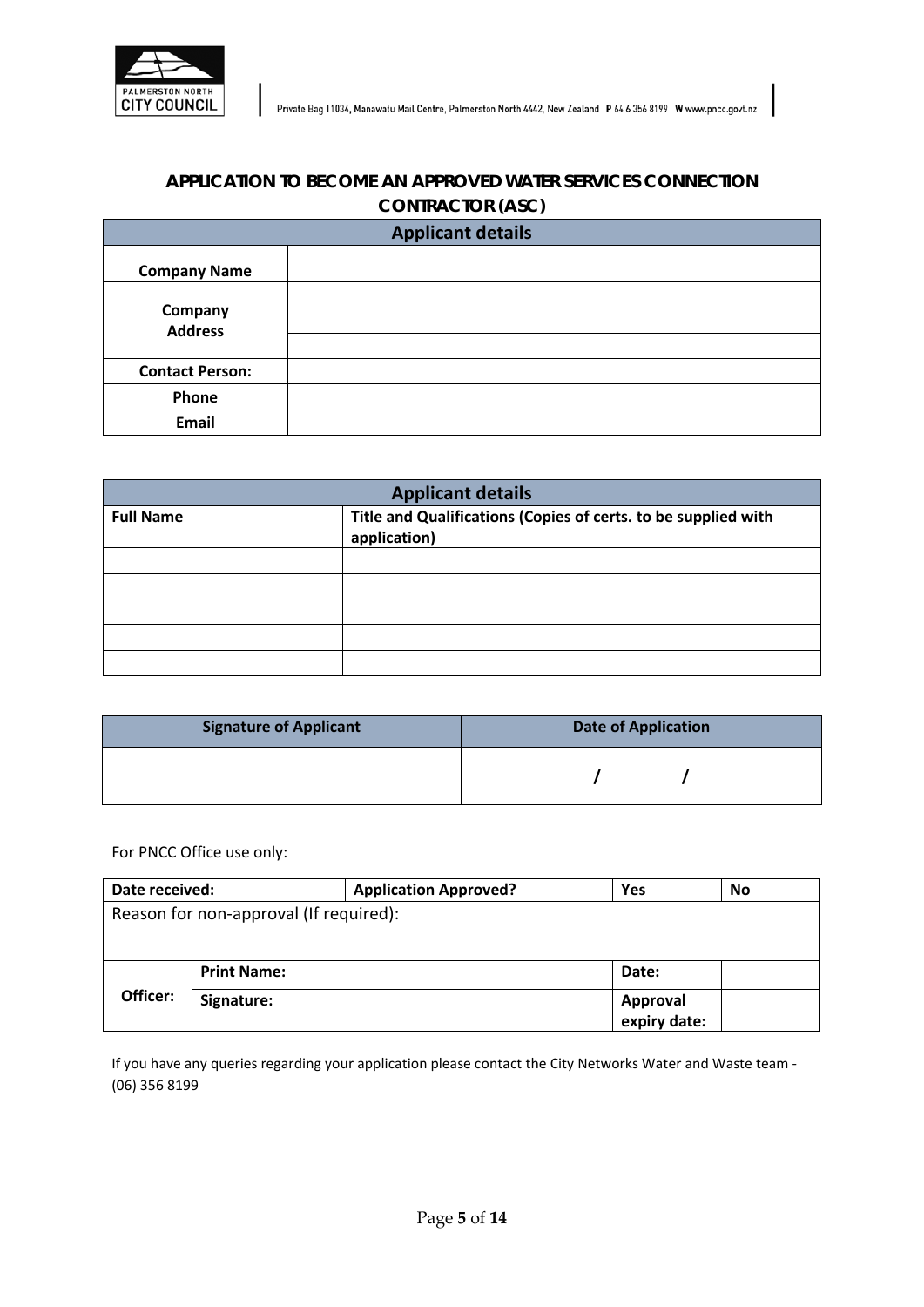

**Section 2 - Agreement**

# **Approved Services Contractor Agreement for the Installation of Service Connections**

Agreement dated the **day of**  $20$ 

**Parties** 

- **1. THE PALMERSTON NORTH CITY COUNCIL**
- 2. **CONTRACTOR (\_\_\_\_\_\_\_\_\_\_\_\_\_\_\_\_\_\_\_\_\_\_\_\_\_\_\_\_\_\_\_\_\_\_\_\_\_\_\_\_\_\_\_\_\_\_\_\_)**

## **Period of Agreement**

This agreement shall be for a period of two years from the date of signing. At the end of the period either party shall be at liberty to review the terms of agreement. Neither party shall be under any obligation to renew it. The council shall require the Approved Services Contractor to reapply for registration at that time.

## **Introduction**

- a) Works (as defined) are required by property owners within the PNCC boundary to enable access to services owned and operated by the council. Works may be undertaken by any of the Approved Services Contractor to reapply for registration at that time.
- b) The Service Contractor wishes to be approved by the council for the performance of the works and agrees to comply with this agreement.

# **1.0 Definitions**

**Approved Services Contractor (ASC):** A person authorised by the council to make connections, to undertake all physical work relating to such connections, to any sanitary sewer, stormwater or water supply line owned by the council.

**Agreement:** Includes this agreement and any specifications or drawings attached to or incorporated by reference in this agreement.

**Council:** Means the Palmerston North City Council or any other person authorised by the Palmerston North City Council.

**Applicant**: Means in respect of any particular work, the person (property owner or any other person authorised by the property owner who has engaged the ASC to undertake the work.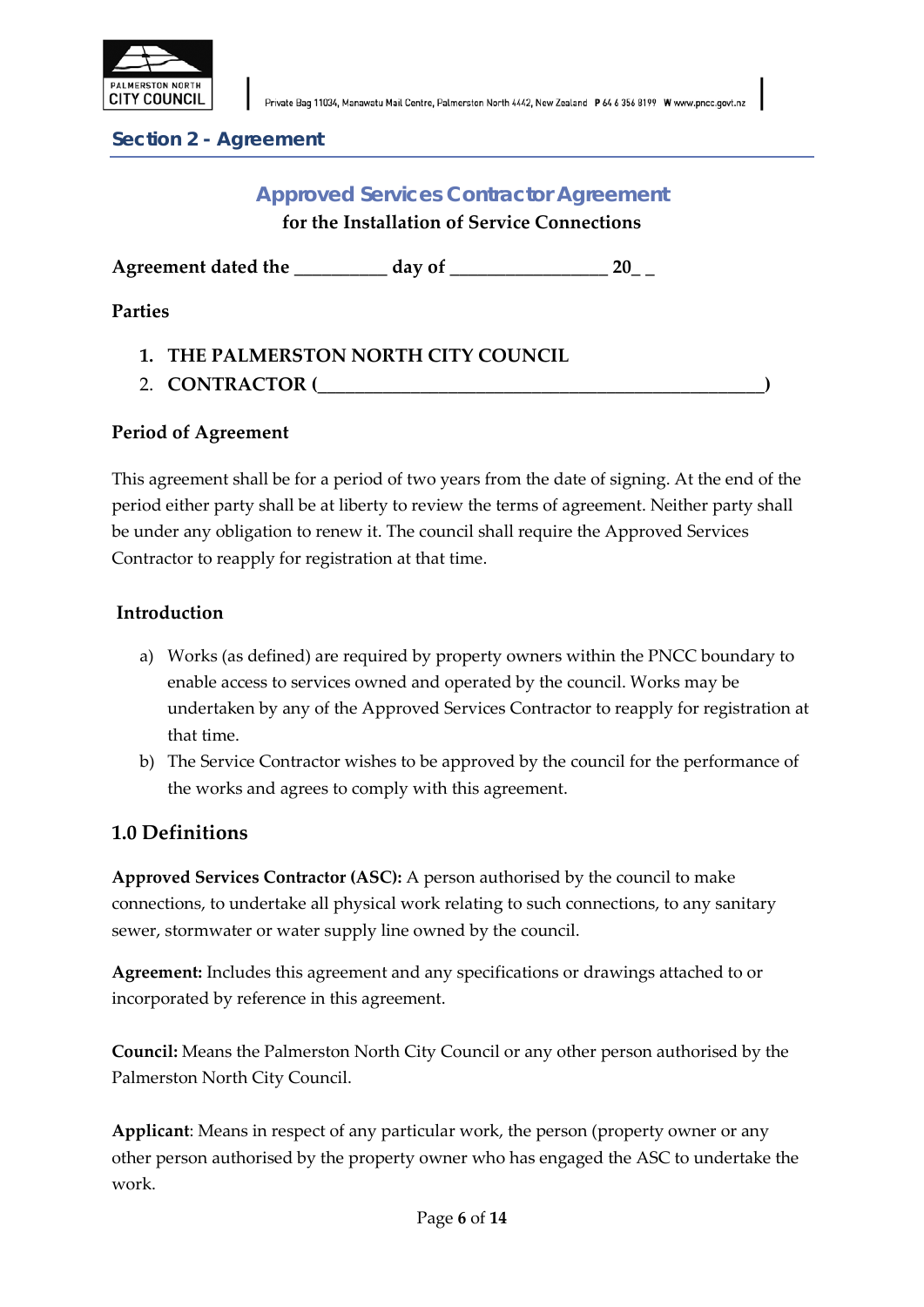

#### **(Definitions Continued.)**

**Works:** Any or all of the following (Including all related trenching, reinstatement and other work)

- To construct new sewer, water or stormwater connection pipelines to be vested to the Council
- The connection of any sewer line to a sewer line owned by the Council.
- The connections of any stormwater line to a stormwater line owned by Council.
- The connection of any water supply line to a water supply line owned by Council.
- Any other work affecting a sewer, stormwater or water supply line owned by the Council.
- The construction of/or alteration to any manhole on a sewer or stormwater line owned by Council.

## **1.1 Contractual Structure**

- 1.1.1 The ASC in consideration of the Council's agreement to permit the Contractor to undertake work agrees at all times to abide by the terms and conditions contained in this agreement.
- 1.1.2 Prior to undertaking any work, the council will require the applicant to submit an application to the Council with the prescribed fee. This application to the Council does not create a contractual relationship between the applicant and the Council and only initiates the procedure which is involved in the service connection process.
- 1.1.3 The obligation to carry out and complete payment for the work is between the Applicant and the ASC. However as work undertaken become Council property, the Council is entitled to enforce the terms and conditions of this agreement in a manner as if the Council had directly engaged the ASC and was the intended beneficiary of the work undertaken. The conditions of the agreement are intended to benefit all Applicants who engage the ASC and all Applicants are entitled to enforce the ASC's conditions in this agreement pursuant to the Contractors (*Privity)* Act 1982.

## **1.2 Approved Services Contractors**

1.2.1 Council shall maintain a register of the names of all ASC which shall be provided to Applicants.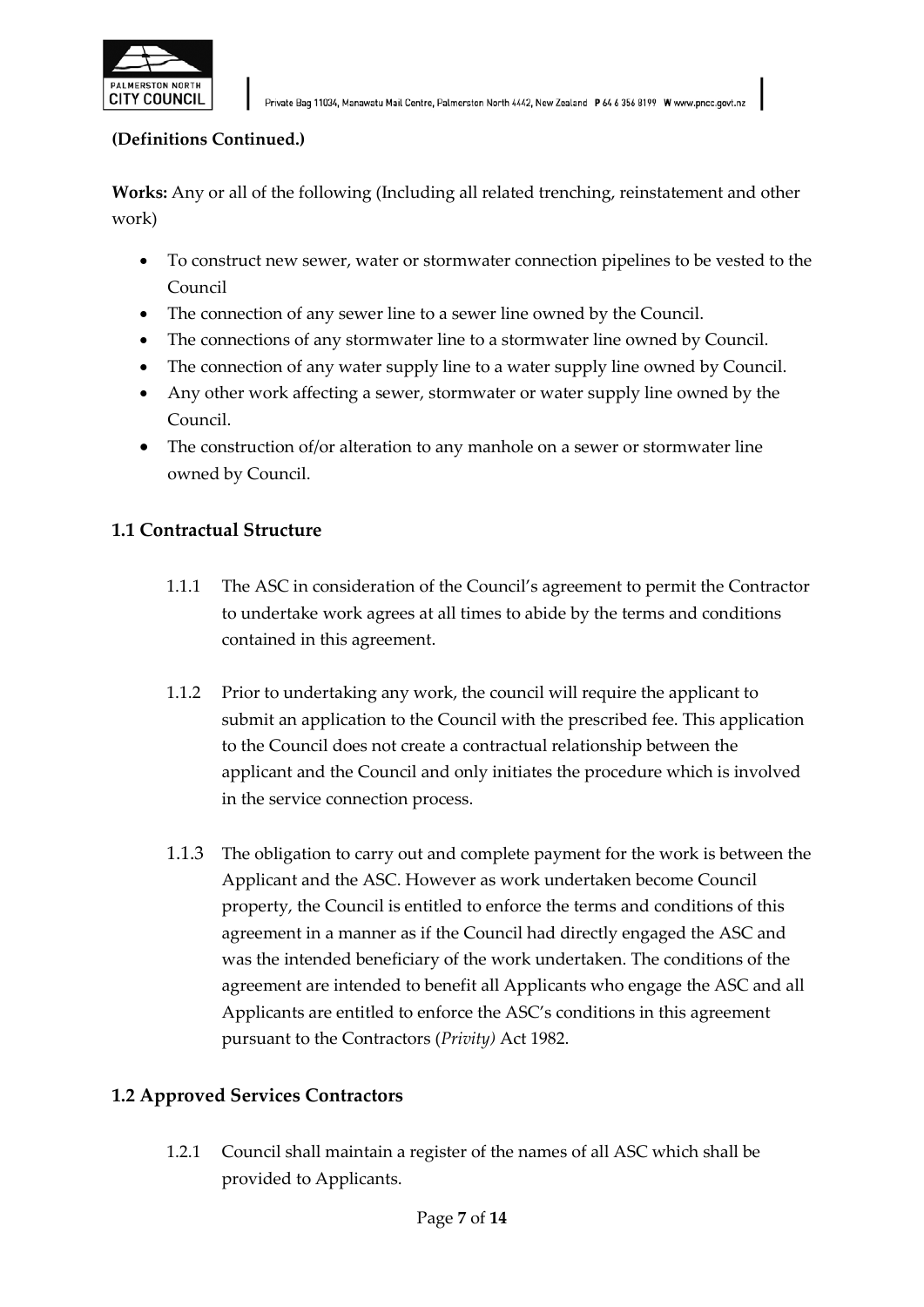

## **1.3 Insurance**

- 1.3.1 The ASC shall take out and maintain at its own cost public liability insurance while this agreement is valid. This must be in the joint names of the Council and the Contractor for any damage, loss or injury for an amount not less than NZD\$ 1,000,000 in respect of any claim or series of claims arising out of the same occurrence.
- 1.3.2 The ASC shall provide to council a certificate of insurance, attached to this agreement, duly completed and signed by its insurer.
- 1.3.3 The ASC shall, whenever reasonably requested by Council, provide written evidence that the insurance is in force and shall also provide the relevant policy and a receipt of payment of the current premium for that policy.

## **1.4 Indemnity/Exclusion**

- 1.4.1 The ASC shall at all times indemnify the Council in respect of loss, damage or expenses suffered/incurred by Council as a direct/indirect consequence of the ASC's breach of agreement or any defect in performance by the ASC of any works or for damage to any property (Public/Private) caused by the work performance of the ASC.
- 1.4.2 The Council will on occasion monitor the Works during construction so as to protect its own interest. This inspection does not serve as benefit of the Applicant or the ASC. The Council shall not be liable to the ASC for any loss whatsoever caused in relation to the discharge of any of its rights or entitlements under this agreement.

## **1.5 Occupational Health and Safety (H & S) Management**

- 1.5.1 The ASC shall comply with the requirements of the Health and Safety at Work Act 2015.
- 1.5.2 The ASC shall comply with their H & S management plan submitted with this application.
- 1.5.3 It is the responsibility of the ASC to notify the Council in writing of any hazards or unsafe acts on their work site.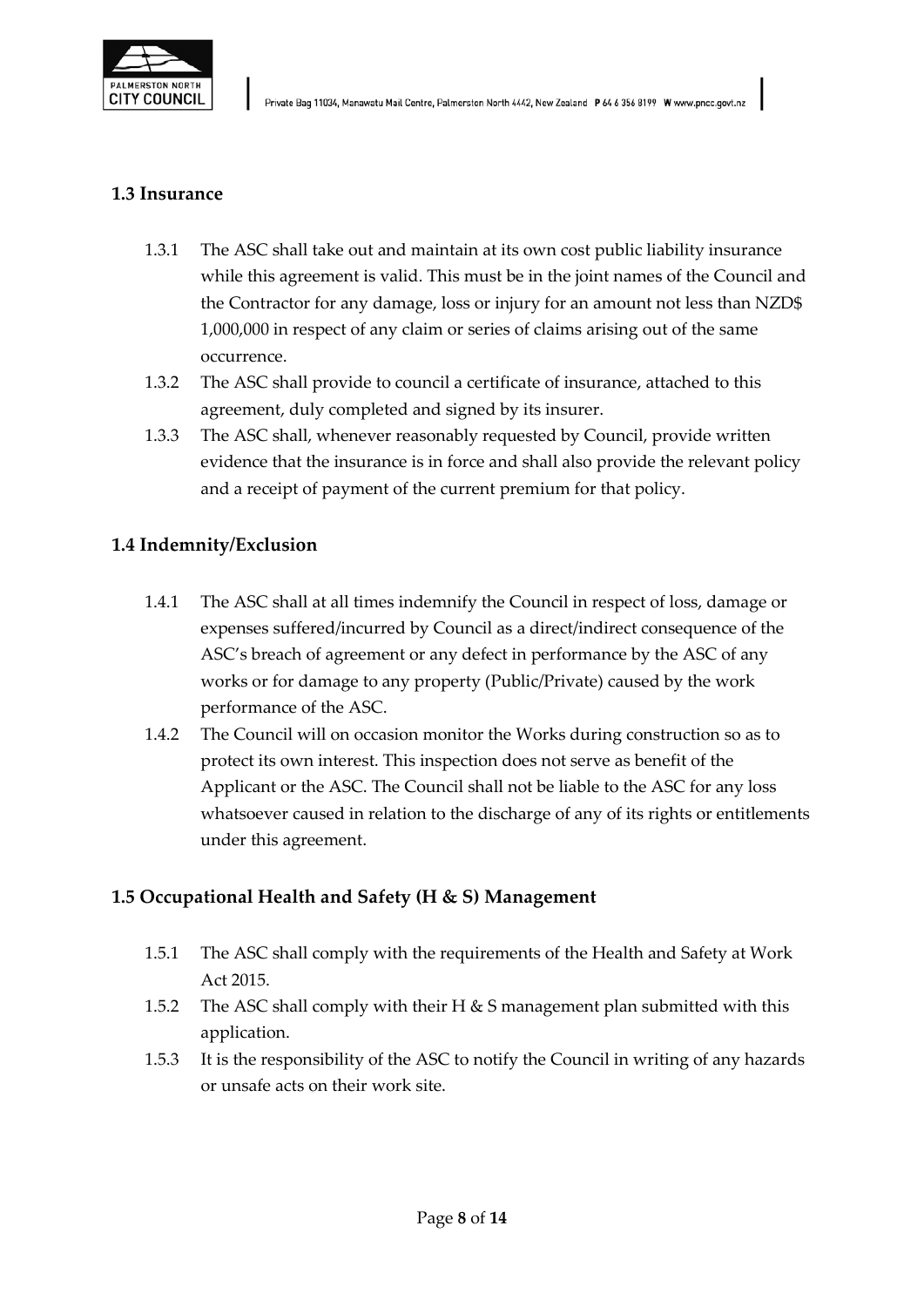

## **1.6 Engagement of Approved Services Contractor**

1.6.1 Applicants applying for a connection to the Council will be issued with an '*Approval to Connect'* Form when Council has determined the condition upon which the service is available. Applicants may then engage the ASC of their choice from the *Register of ASC.* The ASC shall satisfy itself that an '*Approval to Connect'* form has been granted before commencing work.

## **1.7 Traffic Management**

- 1.7.1 The ASC shall be responsible for the safety and control of all pedestrians, cyclists and vehicular traffic at the site of work. ASC shall follow the procedures detailed in the Temporary Traffic Management for Local Roads 2005 and also adhere to the requirements of Transit NZ's Code of Practice for Temporary Traffic Management 2004.
- 1.7.2 Each ASC must have completed and passed a Site Traffic management Supervisor Training Course Level 1 (STMS) and have a current certificate.
- 1.7.3 The ASC shall submit a Traffic Management Plan in respect of all installations within a road reserve.
- 1.7.4 Request to close off a street will require a longer processing time and additional costs so as to allow for requisite public notification.

## **1.8 Road Opening Notice**

1.8.1 The ASC shall complete a *Road Opening Notice* in respect of all installations within the street reserve.

## **1.9 Approval to Perform Works**

1.9.1 Only when Council's traffic management requirements have been met, will the ASC be able to undertake work in accordance with any special instruction included in the Applicant's '*Approval to Connect*' application.

## **1.10 Road Markings**

1.10.1 The ASC shall reinstate all road markings, signs and posts that have been removed or altered by that ASC within 48 hours of completion or part-of, the work undertaken. If this has not been complied, the ASC will be notified once by the Council before missing markings are reinstated by the Council at the expense of the ASC.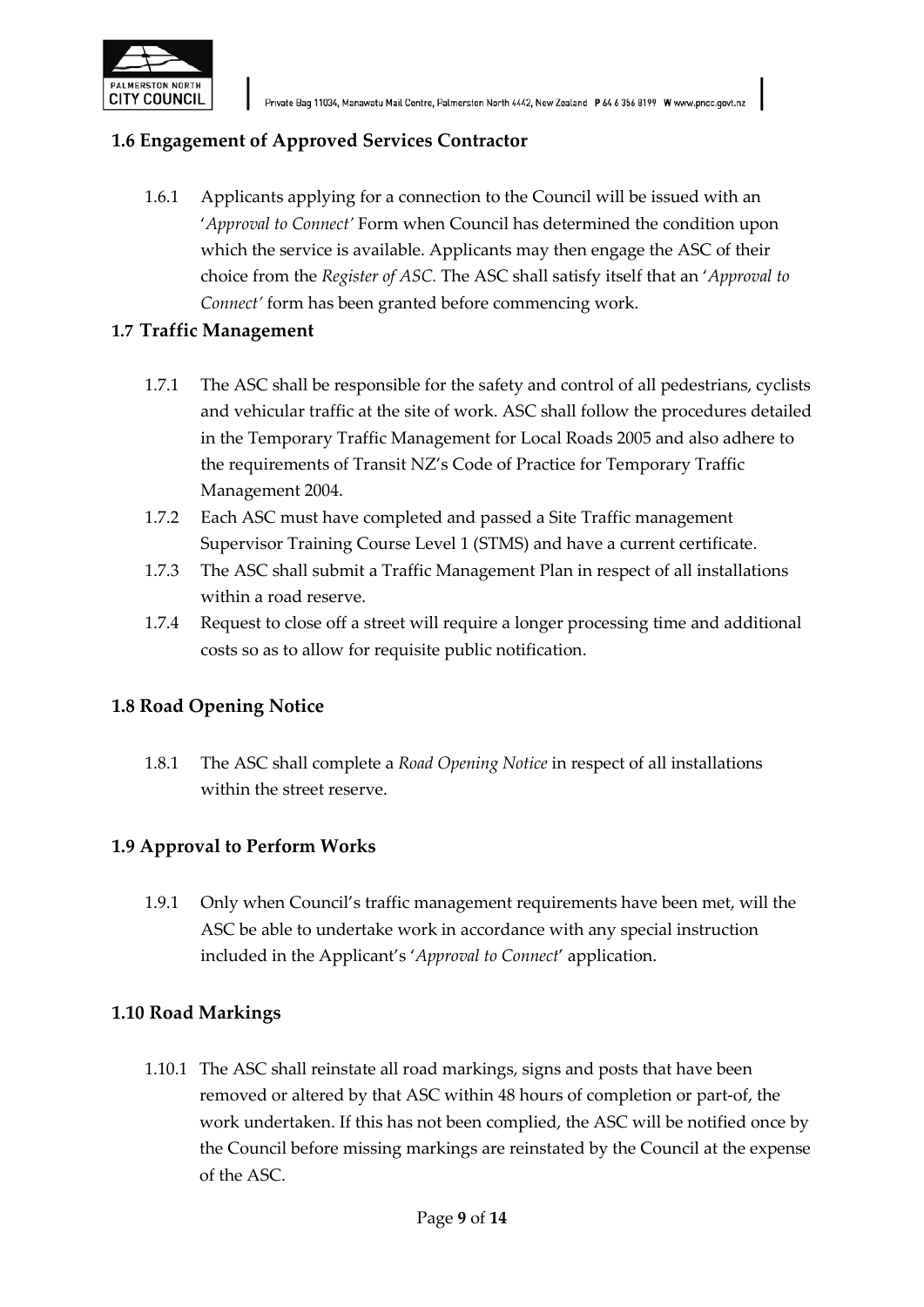

# **1.11 Staff Qualifications**

- 1.11.1 Staff employed by the ASC shall be qualified in accordance with the requirements stated in Section 1 – Competence.
- 1.11.2 Supervisory staffs employed by the ASC are required to be present on the site at all times during that particular phase of work.
- 1.11.3 Please note the requirement for all workers involved in the water connection installation to have registered with the Water Supply Asset Engineer. This includes any new staff employed to work in the water supply system.

## **1.12 Termination of Agreement**

- 1.12.1 This agreement may be terminated at any time and with immediate effect by written notice given by Council to the ASC if the following have been satisfied:
	- a) The ASC has failed to comply with an earlier notice given by Council specifying a material breach by the ASC with respect to a particular service installation and requiring that the ASC remedy the identified breach within 5 working days after receiving the first notice.
	- b) The ASC becomes bankrupt, goes into liquidations, receivership, statutory management, or has been removed from the New Zealand Companies Register.
- 1.12.2 An ASC may be removed from the Council's *Register of ASCs* with effect 21 days from the date written notice is given by the Council if the following have been satisfied:
	- a) Work is commenced prior to authorisation.
	- b) Employment of personnel not skilled or not certified for the class of work being undertaken.
	- c) Use of materials not complying with specification for the particular application.
	- d) Proceeding beyond a stage of work which was subject to a notified inspection that did not take place or did not attain approval to proceed.
	- e) Failure to maintain a continuity of work towards completion within the agreed timeframe.
	- f) Failure to complete reinstatement of carriageway, berms following installation of services and included signage, and road markings within 48 hours.
	- g) Failure to carry out remedial or maintenance works.
- 1.12.3 Request by the ASC seeking removal An ASC may request removal at any time by written notice to the Council.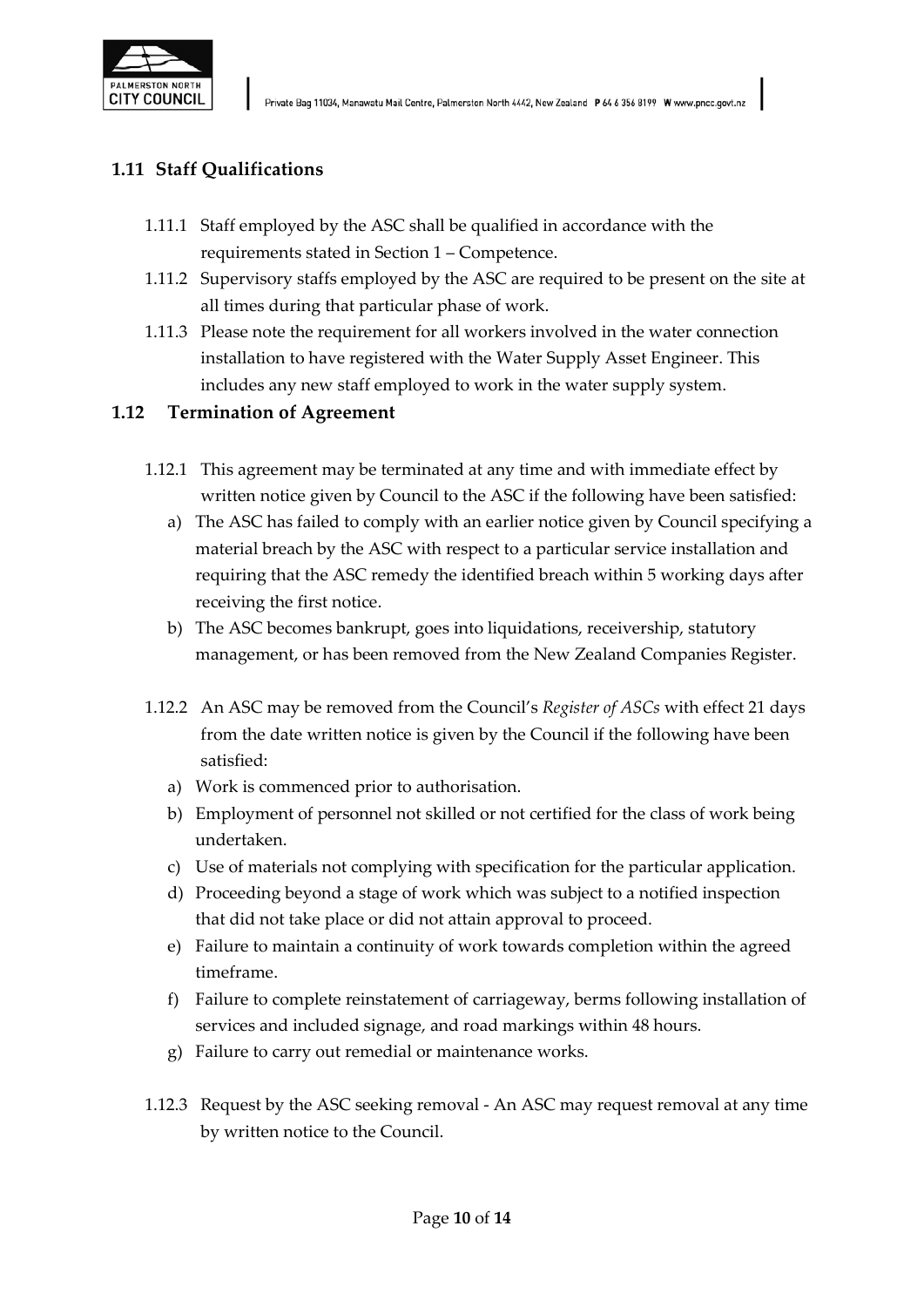

## **2.0 Works**

## **2.1 Preliminary**

- 2.1.1 The ASC shall at all times
	- a) Exercise due care and skill
	- b) Comply with all relevant legislative requirements
	- c) Comply with all reasonable direction given by Council
	- d) Maintain all licenses and permits required by law for the performance of the work.

## **2.2 Standards and Specification**

2.2.1 All works shall be carried out in accordance with the Council's Engineering Standards for Land Development 2015 and the *Code of Practice for Working on the Road* Standard NZS HB 2002:2003. The Council may add to this discretion via written notice. Any variation/additions shall become effective 21 days after the notice has been sent to the ASC.

#### **2.3 Good Hygiene Practice**

- 2.3.1 The contractor must follow good hygiene practice to minimize the potential for staff and their equipment to contaminate the water supply including
	- a) Separate vehicles and tools for water and wastewater work. Where this is not possible or practical, tools must be kept separate and tools used for sewage work must be sanitised before use on water supply work.
	- b) Operators/workers shall not be employed on both water and wastewater works in an alternating manner. Where this is not possible or practical, staff shall exercise appropriate hygiene practices. Separate protective clothing shall be provided for water and wastewater work.
	- c) A high standard of cleanliness shall be applied to vehicle interiors and exteriors.
	- d) Operators/workers shall report any gastrointestinal illness and be placed on work not involving the water supply systems or a component, until a medical certificate of clearance is obtained.
	- e) Prior to employment on the water supply systems, and following overseas travel to countries with significant levels of endemic water borne diseases, operators/workers are to obtain a medical clearance against being carriers of potentially water borne disease.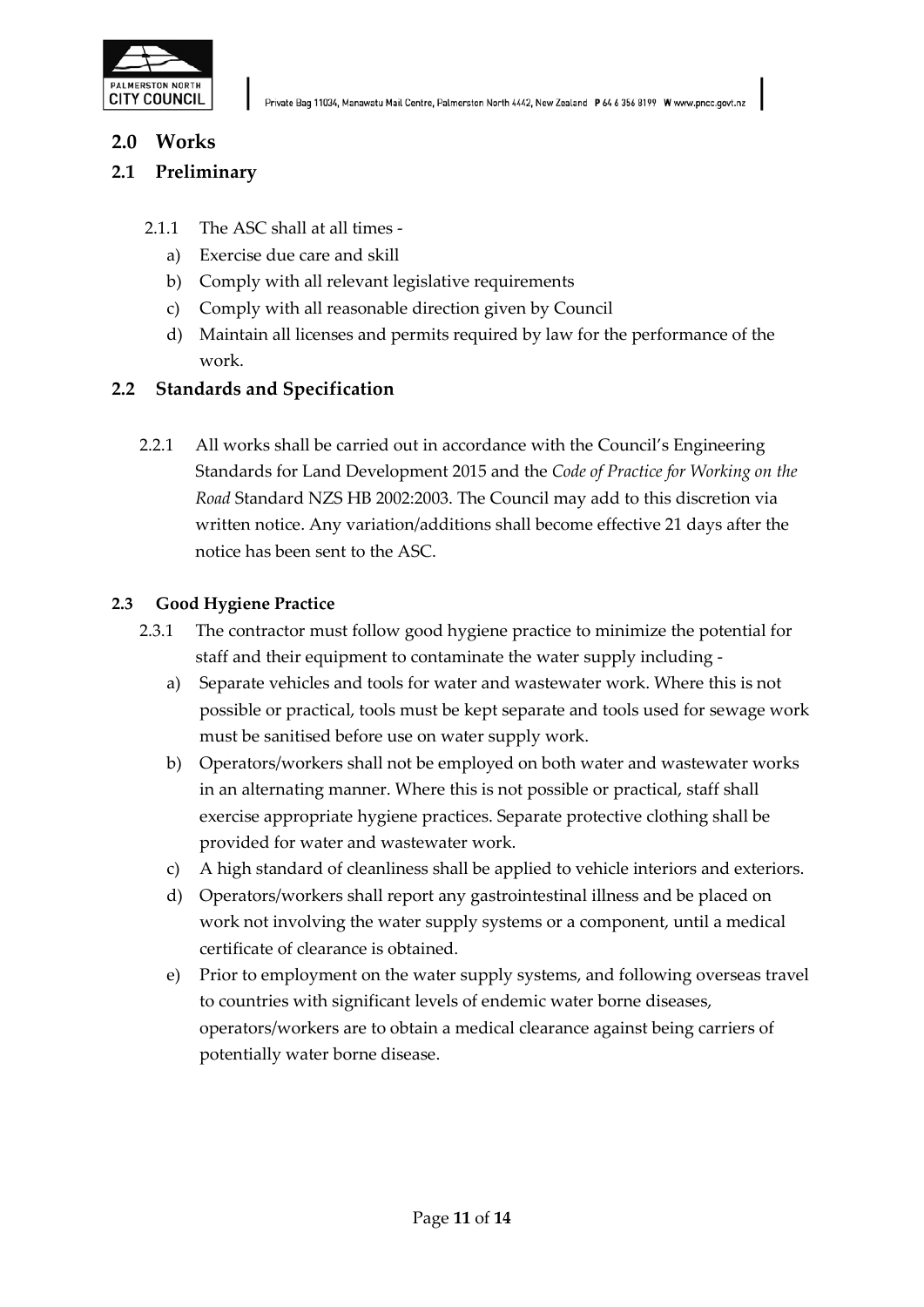

# **2.4 Notification of Stages of Work**

- 2.4.1 Upon authorisation to install services and prior to the commencement of work, the ASC shall arrange a site meeting with the Council's representative. Notice of this meeting shall be given at least 3 working days in advance of the event. At this meeting the ASC shall provide to Council a program of work identifying the times/subsequent stages requiring inspection.
- 2.4.2 Subject to a satisfactory final inspection and attendance to all other matters related to the installation work, a *Completion Certificate* will be issued.

## **2.5 Materials and Labour**

2.5.1 The ASC shall supply all plant, materials, consumables and labour necessary for the performance of the works. Except for the supply of water metres and backflow valve boxes

## **2.6 Hours of Work**

- 2.6.1 Work shall only be carried out between the hours of 7.00 am and 6.00 pm, Monday to Saturday. Work shall not be permitted on Sundays or Public Holidays without prior approval.
- 2.6.2 Notwithstanding the stated hours of work, inspections by the Council will only be carried out between 8.00 am and 5.00 pm, Monday to Friday.

## **2.7 Damage to Property**

2.7.1 Any damage to property regardless of ownership shall be promptly notified to both Council and the owner of said property. The ASC shall immediately arrange for the damage to be made good to the reasonable satisfaction of the owner. This will usually entail the engagement of repair agencies nominated by the owner of said property.

## **2.8 Completion of Works**

2.8.1 When the ASC advises Council that all matters relating to the installation have been completed, a final site inspection shall be conducted. Subject to the decision of the Council's inspecting officer, a *Completion Certificate* will be issued to the ASA. A copy of this certificate will also be forwarded to the Applicant.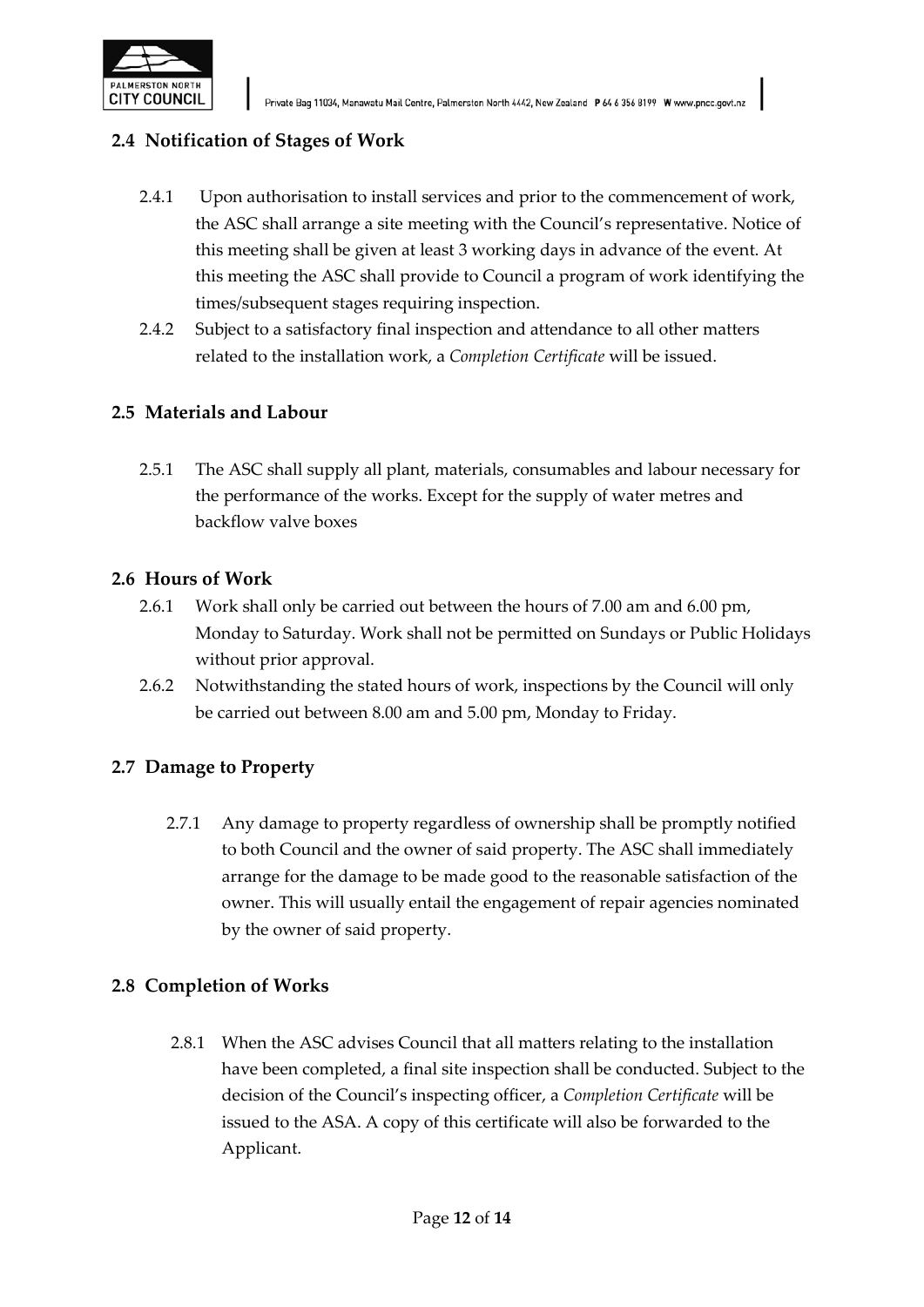

# **3.0 Disputes**

## **3.1 Discussions between Parties**

- 3.1.1 The ASC and the Council shall meet and discuss in good faith any dispute between them arising out of this agreement.
- 3.1.2 All disputes which may arise out of this contract between the Applicant and the ASC are outside the terms of this contract.

## **3.2 Mediation**

- 3.2.1 If the discussions referred to in clause 3.1 fail to resolve the relevant dispute, either the ASC or Council may (by written notice to the other party) require that the dispute be submitted for mediation by a single mediator nominated by the President for the time being of the Manawatu District Law Society*.* In the event of any such submission to mediation:
	- a) The mediator shall be deemed to be not acting as an expert or as an arbitrator.
	- b) The mediator shall determine the procedure and timetable for the mediation.
	- c) The cost of the mediation shall be shared equally between the ASC and the Council.

## **3.3 Arbitration/Legal Proceedings**

3.3.1 Any dispute not resolved by mediation shall be resolved by arbitration pursuant to the Arbitration Act 1996.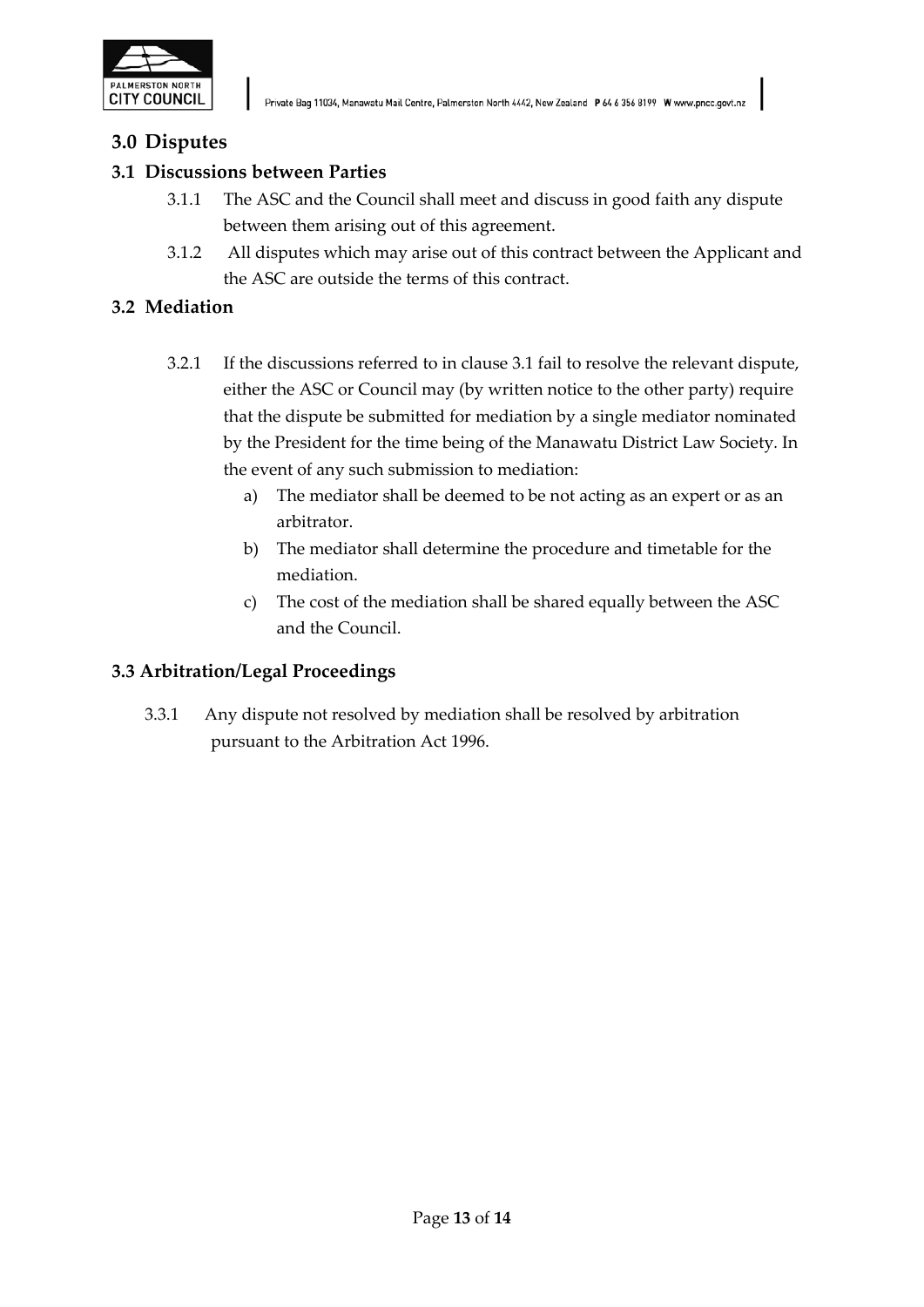

#### **4.0 General**

#### **4.1 Amendment**

4.1.1 No amendment to this agreement shall be valid unless in writing, signed by both the ASC and the Council parties in the same manner as that in which the agreement was signed.

#### **4.2 Assignment**

4.2.1 The ASC may transfer or assign any of its liabilities or rights under this agreement to any other person, subject to the prior written consent of the Contractor, from which consent may not be unreasonably withheld.

#### **4.3 Notices**

4.3.1 All notices issued pursuant to this agreement shall be in writing. Notices may be served on the Council by posting them to the Palmerston North City Council, Private Bag11034, Palmerston North. Councils may serve notices by posting them to the last known place of business of the ASC.

---------------------------------------------------------------------------------------------------------------------

**Acknowledgement of the terms and conditions detailed in this agreement**

To be signed on behalf of **PNCC**:



**Signature and date** Print Name Position

To be signed on behalf of **Contractor**:

**Signature and date Print Name Position** 

 **\_\_\_\_\_\_\_\_\_\_\_\_\_\_\_\_\_\_\_\_ \_\_\_\_\_\_\_\_\_\_\_\_\_\_\_\_\_\_\_ \_\_\_\_\_\_\_\_\_\_\_\_\_\_\_\_\_\_\_**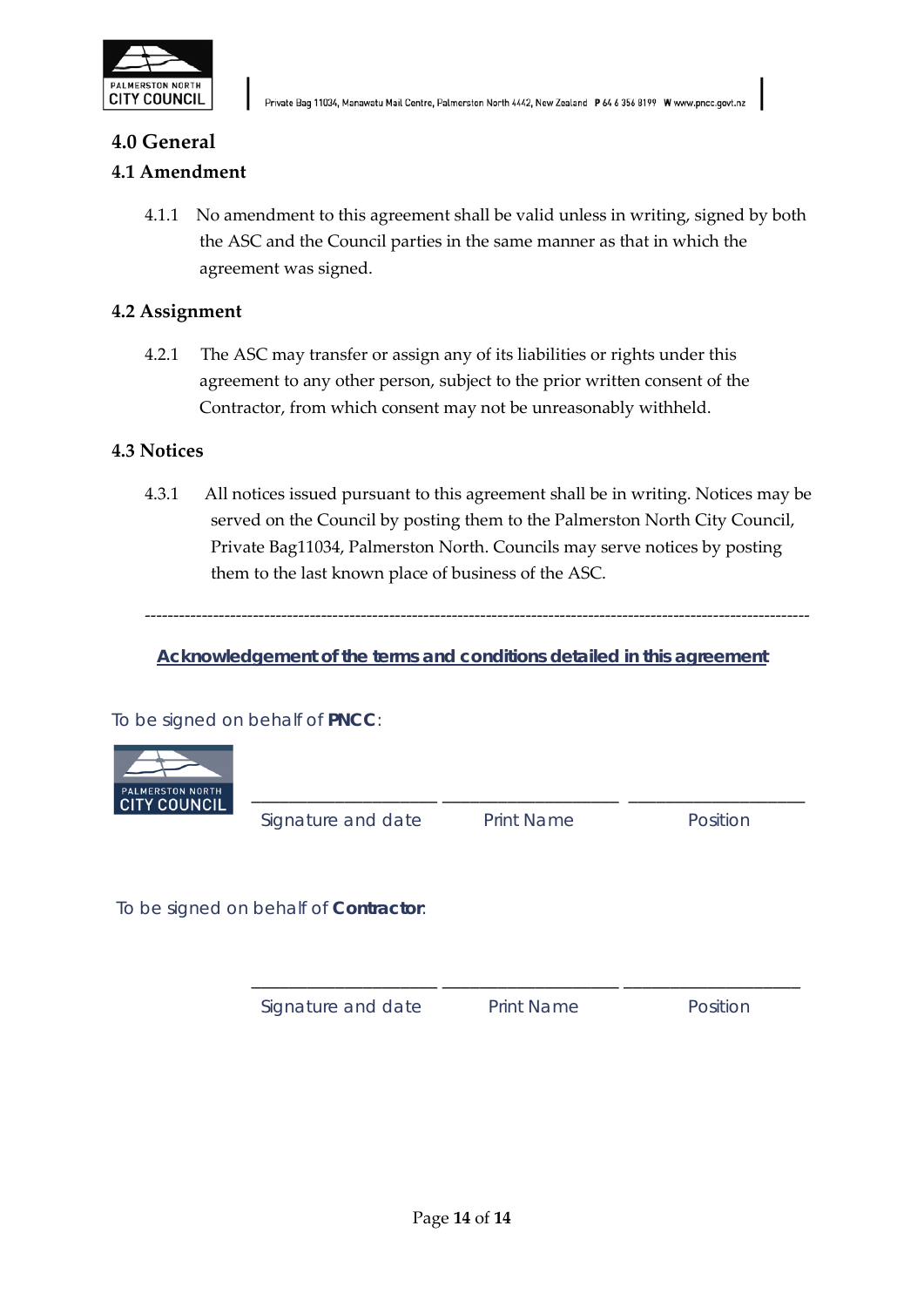





- a) PNCC will register contractors experienced in the installation of services
- b) The property owner/developer applies to PNCC for consent to connect to the council services
- c) With this consent, the property owner/developer negotiates the price of installation of the service and engages the Approved Water Service Contractor of choice.
- d) Contractor carries out the works to standards set and monitored by PNCC
- e) Payment for the works is made by the property owner/developer direct to the Contractor.

#### **Engagement**

Please view the following documents on the PNCC website for more information on the engagement process. The council must receive signed notification from the property owner 10 days prior on the supplied PNCC Service Connection Application form, giving the name of the contractor engaged before any service connection work can commence. No 'Road Opening Notice' will be approved before this is received.

#### **Installation of service**

It is the Approved Water Service Contractor's responsibility to obtain a Road Opening Notice (To be accompanied by a Traffic Management Plan and Local Hazard Management I.D Form) and arrange an initial site meeting with a Services Connection Inspector prior to the commencement of the work. Notice of this meeting shall be given 3 full working days in advance.